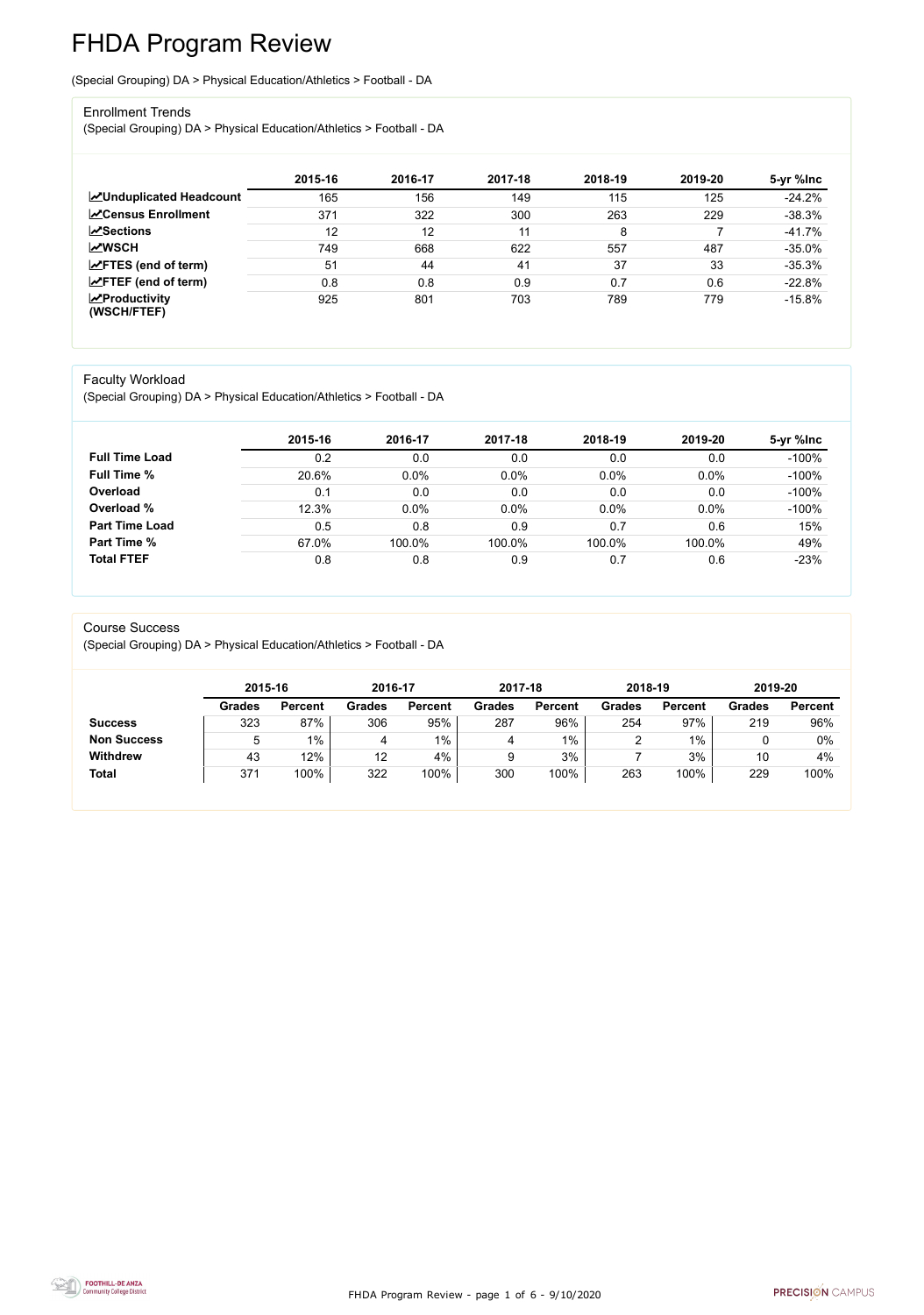FHDA Program Review - page 2 of 6 - 9/10/2020



### Course Success for African American, Latinx, and Filipinx Students

### Course Success for Asian, Native American, Pacific Islander, White, and Decline to State Students

|                    | 2015-16       |                | 2016-17       |                | 2017-18       |                | 2018-19       |                | 2019-20       |                |
|--------------------|---------------|----------------|---------------|----------------|---------------|----------------|---------------|----------------|---------------|----------------|
|                    | <b>Grades</b> | <b>Percent</b> | <b>Grades</b> | <b>Percent</b> | <b>Grades</b> | <b>Percent</b> | <b>Grades</b> | <b>Percent</b> | <b>Grades</b> | <b>Percent</b> |
| <b>Success</b>     | 221           | 86%            | 200           | 94%            | 186           | 96%            | 172           | 96%            | 148           | 95%            |
| <b>Non Success</b> |               | 2%             | 4             | 2%             |               | $1\%$          |               | $1\%$          |               | 0%             |
| <b>Withdrew</b>    | 31            | 12%            |               | 4%             |               | 3%             | ხ             | 3%             |               | 5%             |
| <b>Total</b>       | 256           | 100%           | 213           | 100%           | 194           | 100%           | 179           | 100%           | 155           | 100%           |

|                    | 2015-16       |                | 2016-17       |                | 2017-18       |                | 2018-19       |                | 2019-20       |                |
|--------------------|---------------|----------------|---------------|----------------|---------------|----------------|---------------|----------------|---------------|----------------|
|                    | <b>Grades</b> | <b>Percent</b> | <b>Grades</b> | <b>Percent</b> | <b>Grades</b> | <b>Percent</b> | <b>Grades</b> | <b>Percent</b> | <b>Grades</b> | <b>Percent</b> |
| <b>Success</b>     | 102           | 89%            | 106           | 97%            | 101           | 95%            | 82            | 98%            |               | 96%            |
| <b>Non Success</b> |               | $1\%$          |               | $0\%$          |               | 2%             |               | 0%             |               | $0\%$          |
| <b>Withdrew</b>    | 12            | 10%            |               | 3%             |               | 3%             |               | 2%             |               | 4%             |
| <b>Total</b>       | 115           | 100%           | 109           | 100%           | 106           | 100%           | 84            | 100%           | 74            | 100%           |
|                    |               |                |               |                |               |                |               |                |               |                |

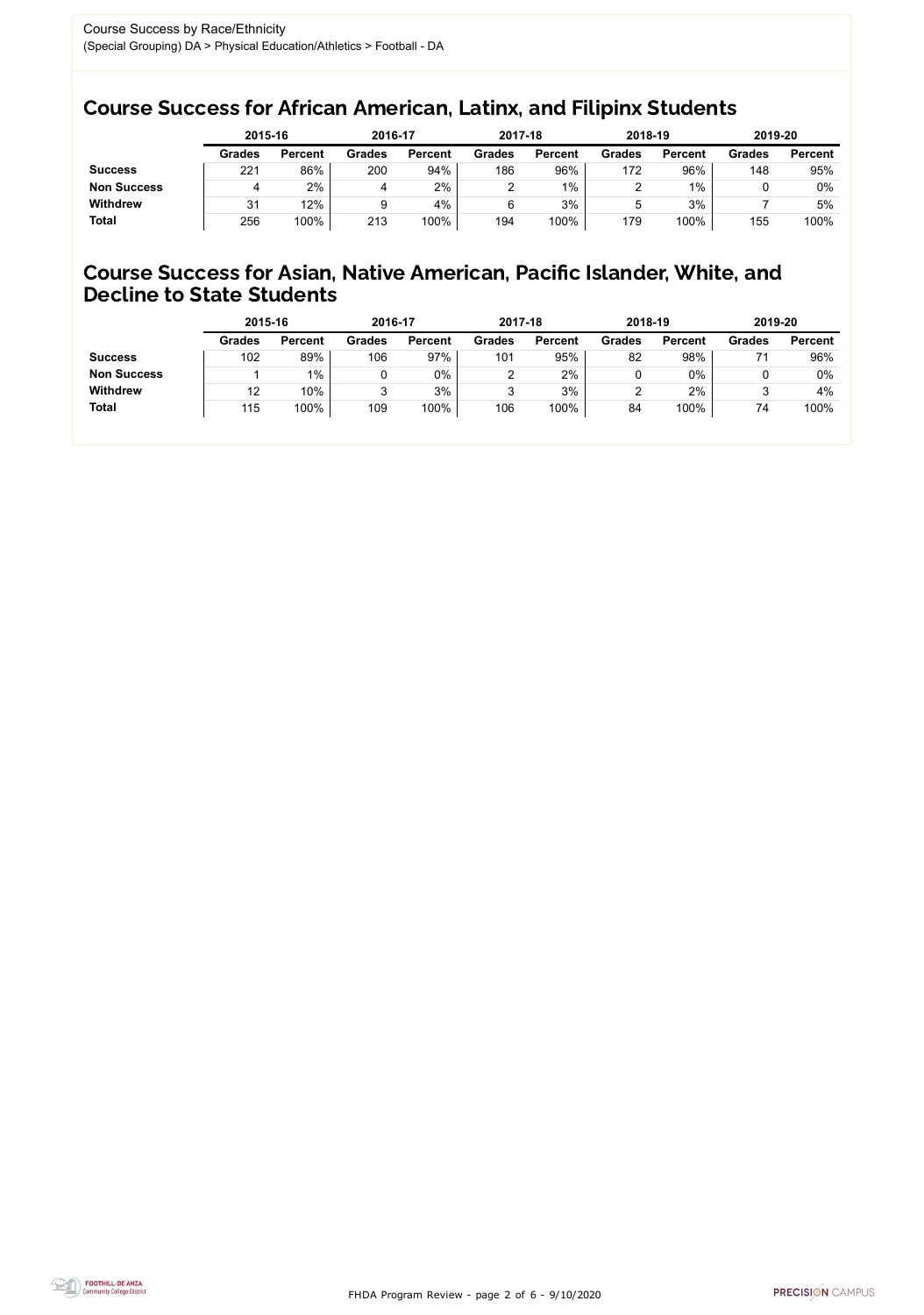

Some courses may continue to be listed but no longer have data due to renumbering or because the course was not offered in the past five years.



## by Gender

|                     |     | 2015-16        |     | 2016-17        |     | 2017-18        |     | 2018-19        |     | 2019-20        |  |
|---------------------|-----|----------------|-----|----------------|-----|----------------|-----|----------------|-----|----------------|--|
|                     | Enr | <b>Percent</b> | Enr | <b>Percent</b> | Enr | <b>Percent</b> | Enr | <b>Percent</b> | Enr | <b>Percent</b> |  |
| <b>Female</b>       |     | $0\%$          |     | $1\%$          |     | 0%             |     | $0\%$          |     | 1%             |  |
| <b>Male</b>         | 365 | 98%            | 320 | 99%            | 300 | 100%           | 262 | 100%           | 227 | 99%            |  |
| <b>Not Reported</b> |     | $1\%$          |     | 0%             |     | $0\%$          |     | $0\%$          |     | 0%             |  |
| <b>Total</b>        | 371 | 100%           | 322 | 100%           | 300 | 100%           | 263 | 100%           | 229 | 100%           |  |

## by Ethnicity

|                         | 2015-16 |                |     | 2016-17        |             | 2017-18        |     | 2018-19        |     | 2019-20        |
|-------------------------|---------|----------------|-----|----------------|-------------|----------------|-----|----------------|-----|----------------|
|                         | Enr     | <b>Percent</b> | Enr | <b>Percent</b> | Enr         | <b>Percent</b> | Enr | <b>Percent</b> | Enr | <b>Percent</b> |
| <b>African American</b> | 140     | 38%            | 112 | 35%            | 104         | 35%            | 89  | 34%            | 70  | 31%            |
| <b>Asian</b>            | 10      | 3%             | 6   | 2%             | 9           | 3%             | 3   | $1\%$          | 13  | 6%             |
| <b>Filipinx</b>         | 11      | 3%             | 9   | 3%             | 6           | 2%             | 3   | $1\%$          | 0   | $0\%$          |
| Latinx                  | 105     | 28%            | 92  | 29%            | 84          | 28%            | 87  | 33%            | 85  | 37%            |
| <b>Native American</b>  | 0       | $0\%$          | 4   | $1\%$          | $\mathbf 0$ | $0\%$          | 3   | 1%             | 0   | $0\%$          |
| <b>Pacific Islander</b> | 45      | 12%            | 42  | 13%            | 51          | 17%            | 37  | 14%            | 14  | 6%             |
| <b>White</b>            | 59      | 16%            | 57  | 18%            | 46          | 15%            | 40  | 15%            | 37  | 16%            |
| <b>Decline to State</b> |         | $0\%$          | 0   | $0\%$          | $\mathbf 0$ | $0\%$          |     | $0\%$          | 10  | 4%             |
| <b>Total</b>            | 371     | 100%           | 322 | 100%           | 300         | 100%           | 263 | 100%           | 229 | 100%           |

# by Age

|              | 2015-16 |                |     | 2016-17        |     | 2017-18        |     | 2018-19        | 2019-20 |                |
|--------------|---------|----------------|-----|----------------|-----|----------------|-----|----------------|---------|----------------|
|              | Enr     | <b>Percent</b> | Enr | <b>Percent</b> | Enr | <b>Percent</b> | Enr | <b>Percent</b> | Enr     | <b>Percent</b> |
| 19 or less   | 140     | 38%            | 138 | 43%            | 126 | 42%            | 116 | 44%            | 101     | 44%            |
| $20 - 24$    | 223     | 60%            | 175 | 54%            | 166 | 55%            | 140 | 53%            | 121     | 53%            |
| 25-39        |         | 2%             |     | $2\%$          | 8   | 3%             |     | 3%             |         | 2%             |
| $40 +$       |         | 0%             |     | $0\%$          | 0   | $0\%$          | u   | $0\%$          |         | $1\%$          |
| <b>Total</b> | 371     | 100%           | 322 | 100%           | 300 | 100%           | 263 | 100%           | 229     | 100%           |

# by Education Level

|                           | 2015-16 |                |     | 2016-17        |     | 2017-18        |     | 2018-19        | 2019-20 |                |
|---------------------------|---------|----------------|-----|----------------|-----|----------------|-----|----------------|---------|----------------|
|                           | Enr     | <b>Percent</b> | Enr | <b>Percent</b> | Enr | <b>Percent</b> | Enr | <b>Percent</b> | Enr     | <b>Percent</b> |
| <b>Bachelor or higher</b> | υ       | $0\%$          | ⌒   | $1\%$          |     | $1\%$          |     | $0\%$          |         | $0\%$          |
| <b>Associate</b>          | υ       | 0%             |     | 0%             |     | $0\%$          |     | $0\%$          |         | 0%             |
| <b>HS/Equivalent</b>      | 343     | 92%            | 300 | 93%            | 295 | 98%            | 255 | 97%            | 223     | 97%            |
| <b>All Other</b>          | 28      | 8%             | 20  | 6%             | ົ   | 1%             |     | 3%             | 5       | 2%             |
| <b>Total</b>              | 371     | 100%           | 322 | 100%           | 300 | 100%           | 263 | 100%           | 229     | 100%           |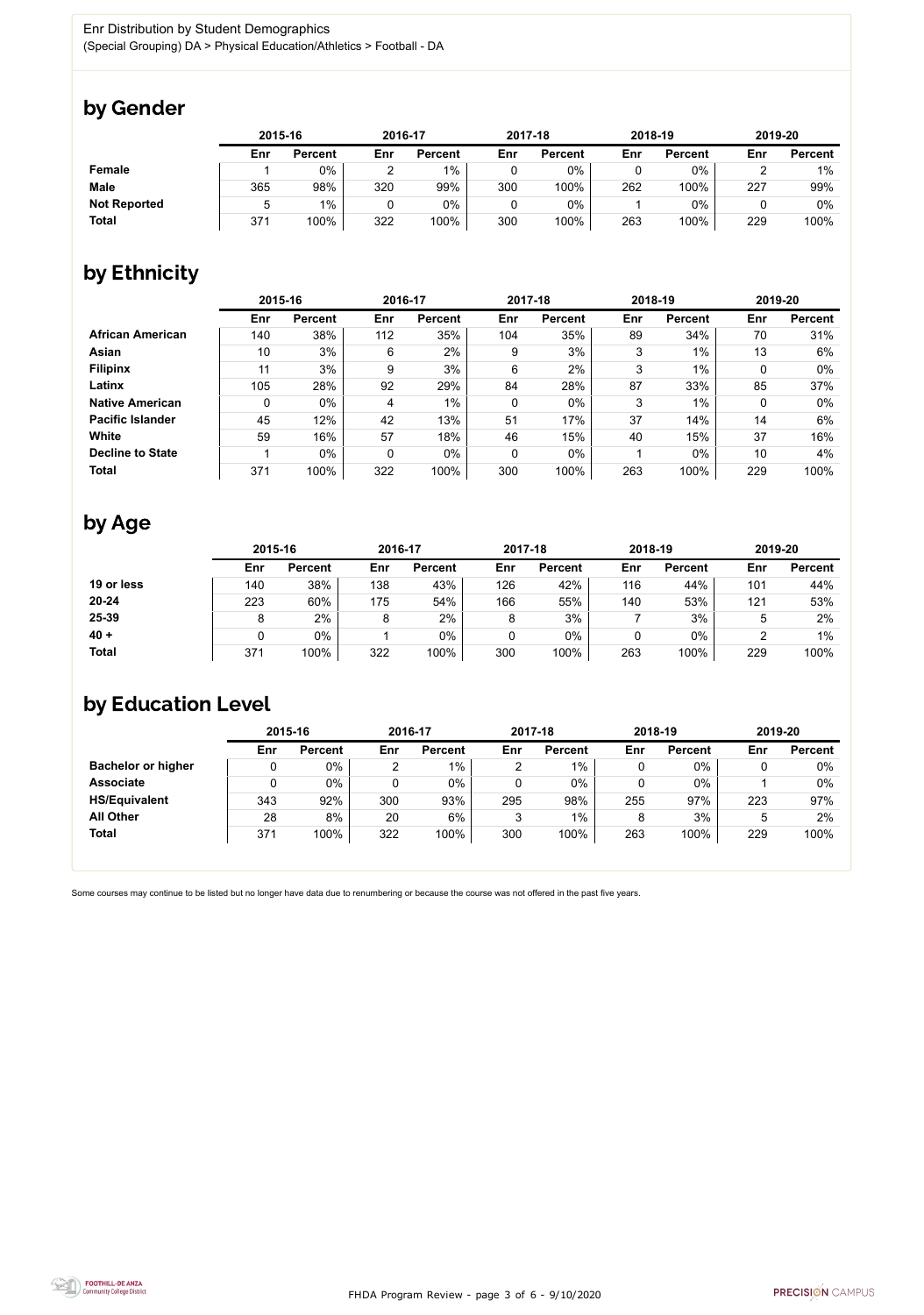FHDA Program Review - page 4 of 6 - 9/10/2020



### Success Rates by Gender (Special Grouping) DA > Physical Education/Athletics > Football - DA

|                     | 2019-20       |                                      |               |                |               |                 |               |                |  |  |  |  |  |
|---------------------|---------------|--------------------------------------|---------------|----------------|---------------|-----------------|---------------|----------------|--|--|--|--|--|
|                     |               | <b>Non Success</b><br><b>Success</b> |               |                |               | <b>Withdrew</b> | <b>Total</b>  |                |  |  |  |  |  |
|                     | <b>Grades</b> | <b>Percent</b>                       | <b>Grades</b> | <b>Percent</b> | <b>Grades</b> | <b>Percent</b>  | <b>Grades</b> | <b>Percent</b> |  |  |  |  |  |
| Female              |               | 100%                                 |               | 0%             |               | $0\%$           |               | 100%           |  |  |  |  |  |
| <b>Male</b>         | 217           | 96%                                  |               | $0\%$          | 10            | 4%              | 227           | 100%           |  |  |  |  |  |
| <b>Not Reported</b> |               | N/A                                  |               | N/A            |               | N/A             |               | 100%           |  |  |  |  |  |
| All                 | 219           | 96%                                  |               | 0%             | 10            | 4%              | 229           | 100%           |  |  |  |  |  |

|                     |               | 2018-19                              |               |                |               |                 |               |                |  |  |  |  |  |  |
|---------------------|---------------|--------------------------------------|---------------|----------------|---------------|-----------------|---------------|----------------|--|--|--|--|--|--|
|                     |               | <b>Non Success</b><br><b>Success</b> |               |                |               | <b>Withdrew</b> | <b>Total</b>  |                |  |  |  |  |  |  |
|                     | <b>Grades</b> | <b>Percent</b>                       | <b>Grades</b> | <b>Percent</b> | <b>Grades</b> | <b>Percent</b>  | <b>Grades</b> | <b>Percent</b> |  |  |  |  |  |  |
| Female              | 0             | N/A                                  |               | N/A            | U             | N/A             |               | 100%           |  |  |  |  |  |  |
| <b>Male</b>         | 254           | 97%                                  |               | $1\%$          | 6             | 2%              | 262           | 100%           |  |  |  |  |  |  |
| <b>Not Reported</b> |               | 0%                                   |               | $0\%$          |               | 100%            |               | 100%           |  |  |  |  |  |  |
| All                 | 254           | 97%                                  |               | $1\%$          |               | 3%              | 263           | 100%           |  |  |  |  |  |  |

|                     |                | 2017-18        |                    |                 |               |                |               |                |  |  |  |  |  |  |
|---------------------|----------------|----------------|--------------------|-----------------|---------------|----------------|---------------|----------------|--|--|--|--|--|--|
|                     | <b>Success</b> |                | <b>Non Success</b> | <b>Withdrew</b> |               | <b>Total</b>   |               |                |  |  |  |  |  |  |
|                     | <b>Grades</b>  | <b>Percent</b> | <b>Grades</b>      | <b>Percent</b>  | <b>Grades</b> | <b>Percent</b> | <b>Grades</b> | <b>Percent</b> |  |  |  |  |  |  |
| <b>Female</b>       |                | N/A            | 0                  | N/A             |               | N/A            | u             | 100%           |  |  |  |  |  |  |
| <b>Male</b>         | 287            | 96%            | 4                  | $1\%$           | 9             | 3%             | 300           | 100%           |  |  |  |  |  |  |
| <b>Not Reported</b> |                | N/A            | 0                  | N/A             | 0             | N/A            | u             | 100%           |  |  |  |  |  |  |
| All                 | 287            | 96%            | 4                  | $1\%$           | 9             | 3%             | 300           | 100%           |  |  |  |  |  |  |

|                     |                | 2016-17        |                    |                |                 |                |               |                |  |  |
|---------------------|----------------|----------------|--------------------|----------------|-----------------|----------------|---------------|----------------|--|--|
|                     | <b>Success</b> |                | <b>Non Success</b> |                | <b>Withdrew</b> |                | <b>Total</b>  |                |  |  |
|                     | <b>Grades</b>  | <b>Percent</b> | <b>Grades</b>      | <b>Percent</b> | <b>Grades</b>   | <b>Percent</b> | <b>Grades</b> | <b>Percent</b> |  |  |
| Female              |                | 50%            |                    | 50%            |                 | $0\%$          |               | 100%           |  |  |
| <b>Male</b>         | 305            | 95%            | 3                  | 1%             | 12              | 4%             | 320           | 100%           |  |  |
| <b>Not Reported</b> | 0              | N/A            |                    | N/A            |                 | N/A            |               | 100%           |  |  |
| All                 | 306            | 95%            | 4                  | $1\%$          | 12              | 4%             | 322           | 100%           |  |  |

|                     | 2015-16        |                |                    |                |               |                |               |                |  |
|---------------------|----------------|----------------|--------------------|----------------|---------------|----------------|---------------|----------------|--|
|                     | <b>Success</b> |                | <b>Non Success</b> |                | Withdrew      |                | <b>Total</b>  |                |  |
|                     | <b>Grades</b>  | <b>Percent</b> | <b>Grades</b>      | <b>Percent</b> | <b>Grades</b> | <b>Percent</b> | <b>Grades</b> | <b>Percent</b> |  |
| Female              |                | 100%           | $\mathbf 0$        | 0%             | 0             | $0\%$          |               | 100%           |  |
| <b>Male</b>         | 317            | 87%            | 5                  | $1\%$          | 43            | 12%            | 365           | 100%           |  |
| <b>Not Reported</b> | 5              | 100%           | 0                  | $0\%$          | ν             | $0\%$          | 5             | 100%           |  |
| All                 | 323            | 87%            | 5                  | $1\%$          | 43            | 12%            | 371           | 100%           |  |

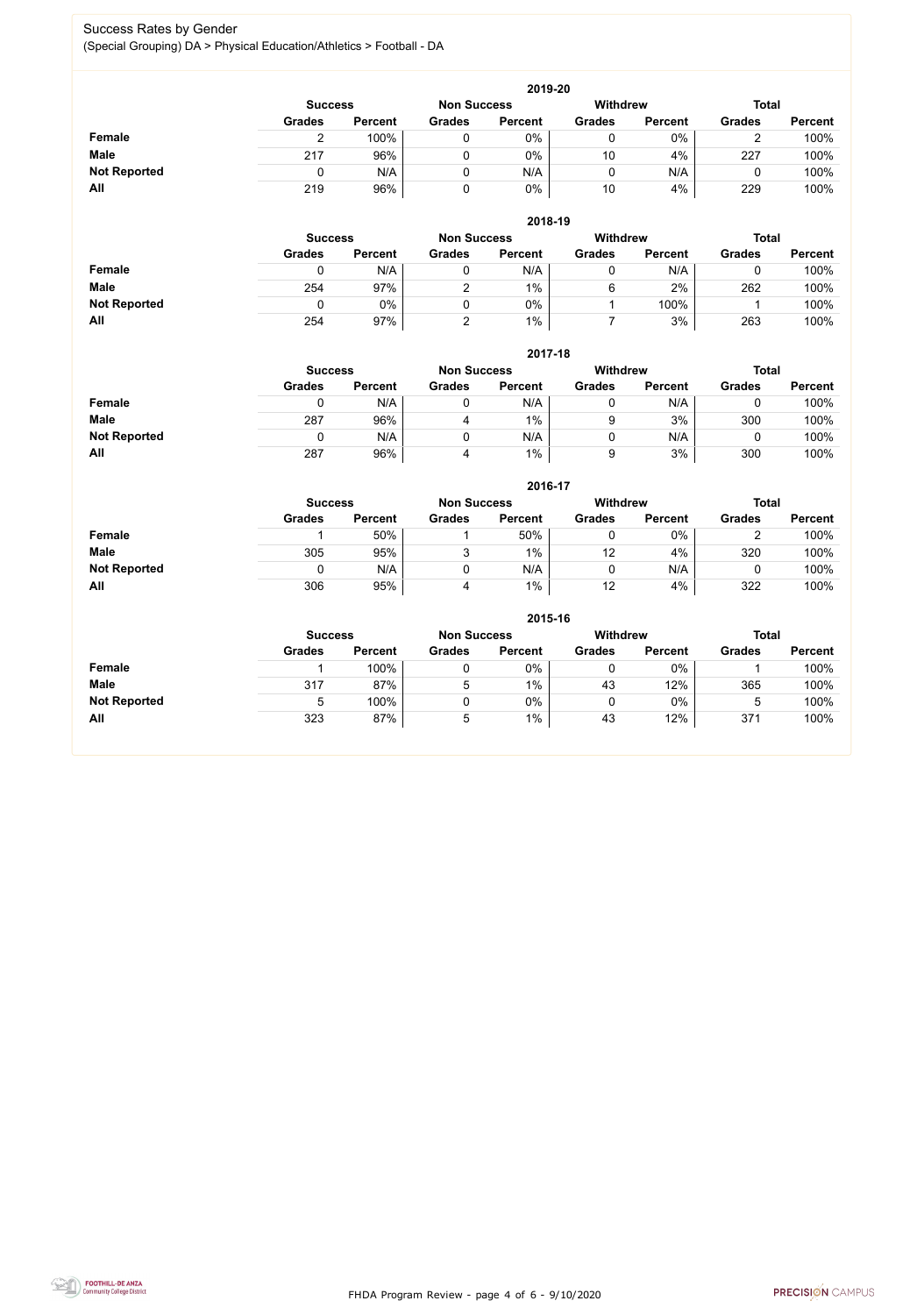FHDA Program Review - page 5 of 6 - 9/10/2020



### Success Rates by Age (Special Grouping) DA > Physical Education/Athletics > Football - DA

|            |                |                    |               | 2019-20         |               |                |               |                |
|------------|----------------|--------------------|---------------|-----------------|---------------|----------------|---------------|----------------|
|            | <b>Success</b> | <b>Non Success</b> |               | <b>Withdrew</b> |               | <b>Total</b>   |               |                |
|            | <b>Grades</b>  | <b>Percent</b>     | <b>Grades</b> | <b>Percent</b>  | <b>Grades</b> | <b>Percent</b> | <b>Grades</b> | <b>Percent</b> |
| 19 or less | 97             | 96%                |               | 0%              | 4             | 4%             | 101           | 100%           |
| 20-24      | 115            | 95%                |               | $0\%$           | 6             | 5%             | 121           | 100%           |
| 25-39      | 5              | 100%               |               | 0%              | 0             | 0%             | 5             | 100%           |
| $40 +$     |                | 100%               |               | 0%              | 0             | $0\%$          |               | 100%           |
| <b>All</b> | 219            | 96%                |               | 0%              | 10            | 4%             | 229           | 100%           |

|            |                |                    |               | 2018-19         |               |                |               |                |
|------------|----------------|--------------------|---------------|-----------------|---------------|----------------|---------------|----------------|
|            | <b>Success</b> | <b>Non Success</b> |               | <b>Withdrew</b> |               | <b>Total</b>   |               |                |
|            | <b>Grades</b>  | <b>Percent</b>     | <b>Grades</b> | <b>Percent</b>  | <b>Grades</b> | <b>Percent</b> | <b>Grades</b> | <b>Percent</b> |
| 19 or less | 114            | 98%                |               | $1\%$           |               | $1\%$          | 116           | 100%           |
| $20 - 24$  | 134            | 96%                |               | $1\%$           | 5             | 4%             | 140           | 100%           |
| 25-39      | 6              | 86%                |               | $0\%$           |               | 14%            |               | 100%           |
| $40 +$     | 0              | N/A                |               | N/A             | 0             | N/A            |               | 100%           |
| All        | 254            | 97%                | ົ             | $1\%$           |               | 3%             | 263           | 100%           |

#### **2017-18**

|            |                |                    |               | 2017-18         |               |                |               |                |
|------------|----------------|--------------------|---------------|-----------------|---------------|----------------|---------------|----------------|
|            | <b>Success</b> | <b>Non Success</b> |               | <b>Withdrew</b> |               | <b>Total</b>   |               |                |
|            | <b>Grades</b>  | <b>Percent</b>     | <b>Grades</b> | <b>Percent</b>  | <b>Grades</b> | <b>Percent</b> | <b>Grades</b> | <b>Percent</b> |
| 19 or less | 121            | 96%                |               | $1\%$           | 4             | 3%             | 126           | 100%           |
| $20 - 24$  | 159            | 96%                |               | $1\%$           | 5             | 3%             | 166           | 100%           |
| 25-39      |                | 88%                |               | 13%             |               | $0\%$          |               | 100%           |
| $40 +$     | 0              | N/A                |               | N/A             |               | N/A            |               | 100%           |
| All        | 287            | 96%                | 4             | 1%              | 9             | 3%             | 300           | 100%           |

#### **2016-17**



|            |                |                    |               | 2010-17         |               |                |               |                |
|------------|----------------|--------------------|---------------|-----------------|---------------|----------------|---------------|----------------|
|            | <b>Success</b> | <b>Non Success</b> |               | <b>Withdrew</b> |               | <b>Total</b>   |               |                |
|            | <b>Grades</b>  | <b>Percent</b>     | <b>Grades</b> | <b>Percent</b>  | <b>Grades</b> | <b>Percent</b> | <b>Grades</b> | <b>Percent</b> |
| 19 or less | 130            | 94%                |               | $1\%$           |               | 5%             | 138           | 100%           |
| $20 - 24$  | 168            | 96%                | ົ             | 1%              | 5             | 3%             | 175           | 100%           |
| 25-39      |                | 88%                |               | 13%             |               | $0\%$          |               | 100%           |
| $40 +$     |                | 100%               |               | 0%              |               | $0\%$          |               | 100%           |
| All        | 306            | 95%                | 4             | $1\%$           | 12            | 4%             | 322           | 100%           |

|            |                                      |                |               | 2015-16        |                 |                |               |                |
|------------|--------------------------------------|----------------|---------------|----------------|-----------------|----------------|---------------|----------------|
|            | <b>Non Success</b><br><b>Success</b> |                |               |                | <b>Withdrew</b> |                | <b>Total</b>  |                |
|            | <b>Grades</b>                        | <b>Percent</b> | <b>Grades</b> | <b>Percent</b> | <b>Grades</b>   | <b>Percent</b> | <b>Grades</b> | <b>Percent</b> |
| 19 or less | 120                                  | 86%            |               | $0\%$          | 20              | 14%            | 140           | 100%           |
| 20-24      | 198                                  | 89%            | 5             | 2%             | 20              | 9%             | 223           | 100%           |
| 25-39      | 5                                    | 63%            |               | $0\%$          | 3               | 38%            | 8             | 100%           |
| $40 +$     | 0                                    | N/A            |               | N/A            |                 | N/A            |               | 100%           |
| All        | 323                                  | 87%            | 5             | $1\%$          | 43              | 12%            | 371           | 100%           |